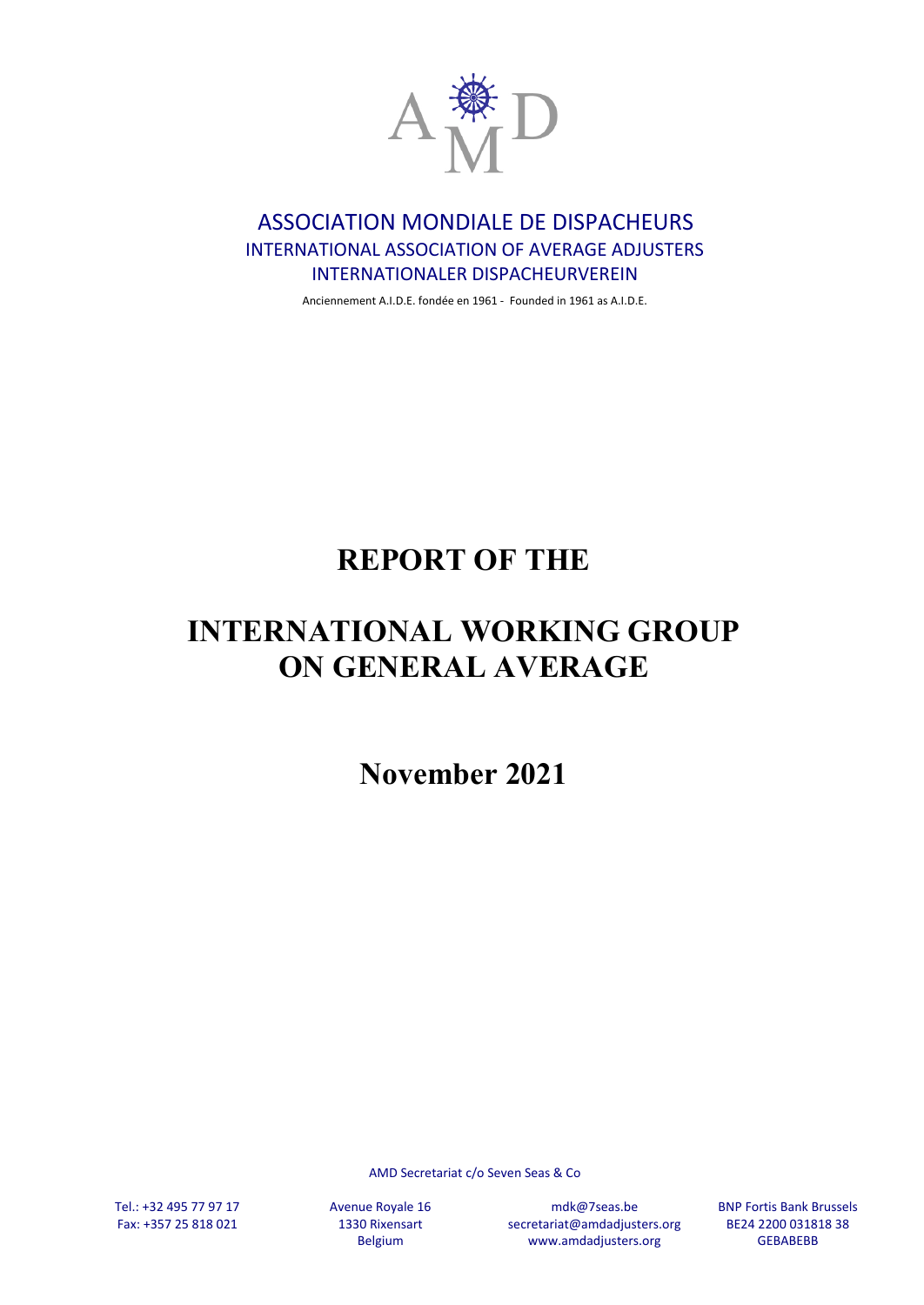Page 1

#### **Preamble**

Its members experiencing various areas of difficulty in the day-to-day administration of general average claims, particularly in relation to large container carriers, in early 2016 the Association Mondiale de Dispacheurs formed an International Working Group (IWG) to more clearly identify these, and discuss opportunities for improvement. A draft report was circulated within AMD and is now being made available in final form for reference in the context of proposals recently prepared by the Standing Committee on General Average of the Comité Maritime International (CMI) relative to a revision of the CMI's Guidelines on General Average, which it is proposed to broaden into a more comprehensive tool for those called upon to administer general average claims, and to the preparation of model general average security documents.

The work was undertaken by three subgroups with these concentrations—

| Group A. | Pre-adjustment issues    |
|----------|--------------------------|
| Group B. | Delays during adjustment |
| Group C. | Post-adjustment issues   |

The following members of the Association participated in the work. Those identified with an asterisk (\*) also are members of the CMI Standing Committee on General Average—

> Esteban Vivanco – Argentina\* Marc Dekeukelaere – Belgium Michael Steemers – Cyprus Jörn Groninger – Germany\* (chair, Group B) Philip Groninger – Germany (co-chair, Group C) Leena Mody – India Stefano Cavallo – Italy Paola Legat – Italy Emilio Piombino – Italy Willum Richards – New Zealand (co-chair, Group C) Jaganath Muthu – Singapore Michael Harvey – United Kingdom\* (chair, Group A) Tim Madge – United Kingdom Amy O'Neill – United Kingdom (IWG vice chair) Andrew Slade – United Kingdom Jonathan Spencer – United States\* (IWG chair)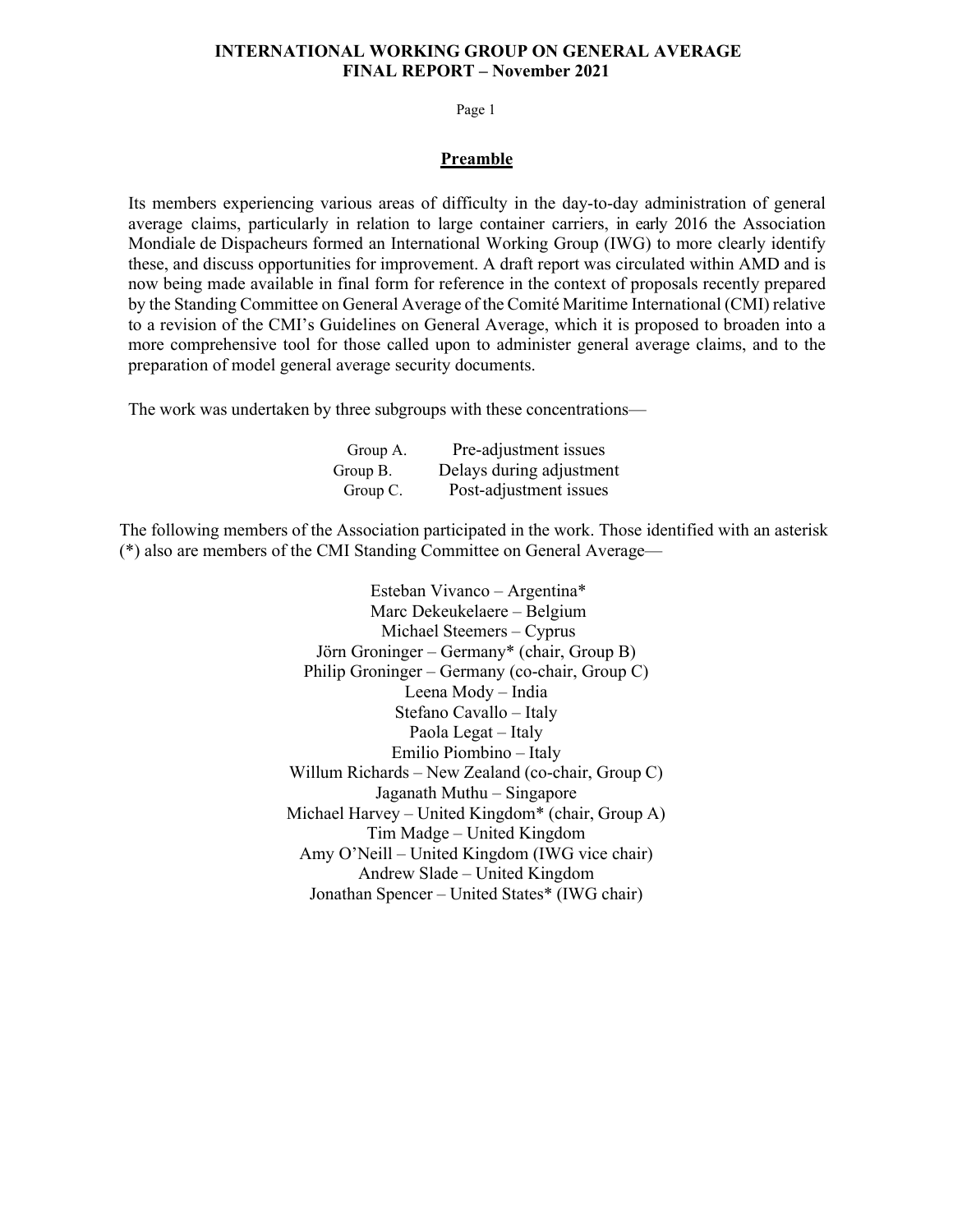#### Page 2

The International Working Group puts forward the following report, conclusions and suggested action points as being worthy of further discussion—

#### A. Pre-adjustment issues

The recommendations of this subgroup are shown in bold in its report.

### B. Delays during adjustment

Attention is invited to the Suggested Means of Remedy section of this subgroup's report.

The IWG would particularly draw attention to the recommendation that York Antwerp Rules 2016 be more widely adopted, since they introduced mechanisms enabling the average adjuster to speed the adjustment process.

Where YAR 1994 are preferred by carriers we encourage incorporation of Rule E/2016. Additionally, it might be of assistance to cargo interests if average adjusters were to be more consistent about agreeing contributory values prior to issuing adjustments.

We found that delays can arise when cargo interests intend to explore defences to contributing to a general average and therefore do not participate in the adjustment process. Vessel operators and P&I Clubs continue to require to sight a complete adjustment in order to quantify what is payable by the vessel insurers when GA is uncollectable, and we need the cooperation of cargo in providing the documentation that they promise to provide when signing general average security documents.

### C. Post-adjustment issues

Attention again is invited to this subgroup's report. The experience of individual members varied, but all had experienced unsatisfactory conduct by cargo representatives.

We did not specifically address the York Antwerp Rules, but the longer interest rates remain low, the more an inherent conflict becomes apparent between a 7% interest rate under YAR 1994 and the Rule Paramount. This could be resolved by amending YAR 1994 to address interest in the same way as it is addressed under YAR 2016 (and the imminent amendment thereof necessitated by the demise of LIBOR).

Members appear to not consistently make interim pay-outs while a large general average is under collection. However, it is clearly merited in some cases.

### And a note about cargo representatives:

The role of firms generically referred to as average agents, and law firms that undertake similar activities, was a recurrent theme in each group's deliberations. At the pre-adjustment phase, it would clearly streamline the collection of security if cargo representatives could be educated to accept that their principals' position is not prejudiced by providing general average security prior to the termination of the common adventure. This is particularly true when cargo is to be delivered at a port where a claimant in general average is unable to enforce a general average lien. The concern is addressed in the draft, model security documents, which contain a provision that they will not take effect before the common maritime adventure ends.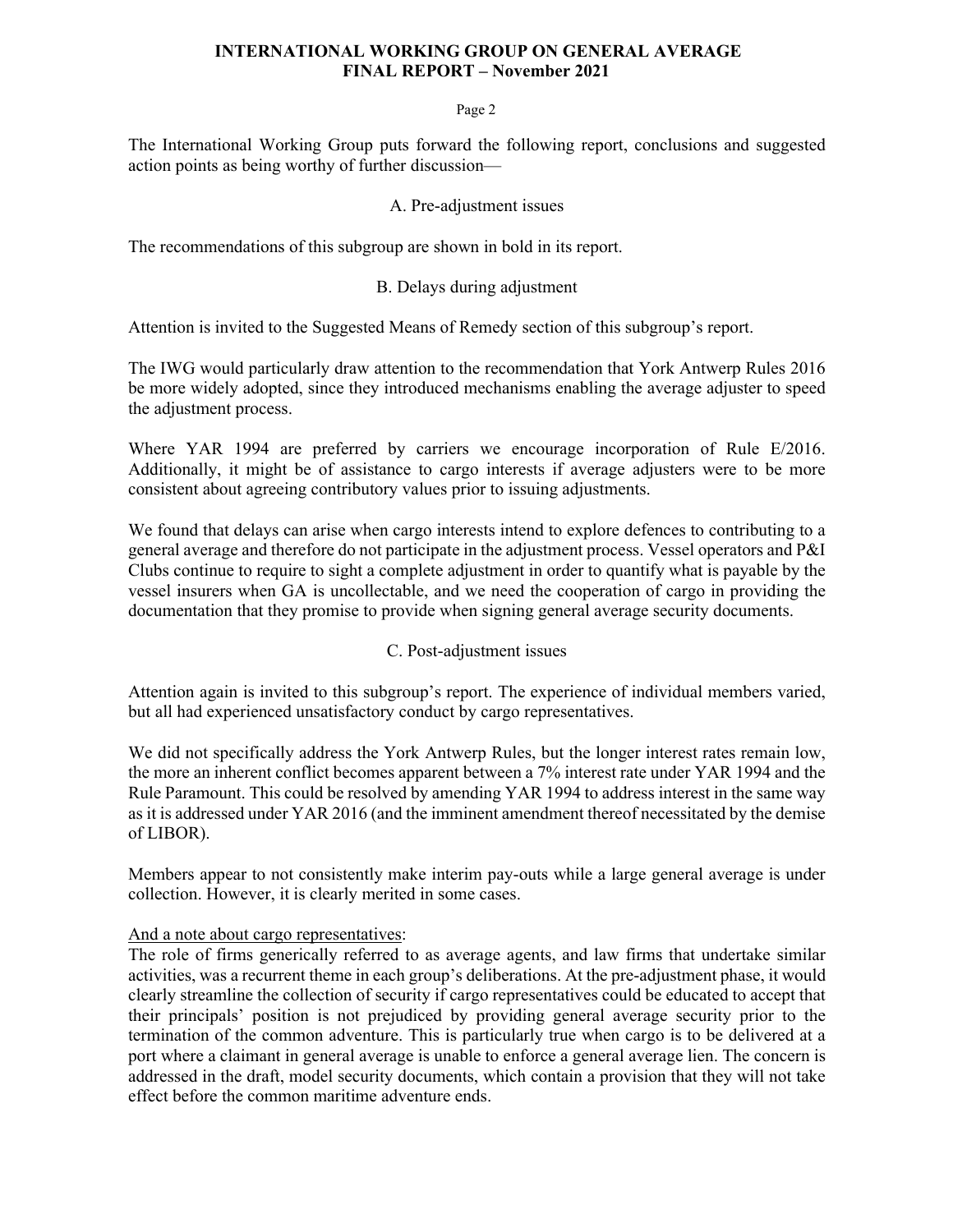#### Page 3

A lot of time is spent negotiating general average security wording. We hope that this can be resolved by the CMI adopting a model wording, agreed by the trade bodies representing the principal stakeholders, but success will depend on the robust support of the insurers' and vessel operators' industry associations.

During adjustment, we found that cargo representatives could assist by—

- More timely providing particulars of cargo values and claims settled.
- Better organizing the transmittal of information surrounding settlements under Lloyd's Open Form salvage proceedings, clearly identifying payments and payment dates in respect of each, individual interest.
- Readily providing information about differential salvage settlements.
- Facilitating the preparation of adjustments even where they anticipate contesting liability, as discussed above.

Post-adjustment—

- Adequate mechanisms exist to contest general average on legal grounds. We are perturbed by the fact that some cargo representatives' remuneration is based on their success in reducing their principals' contribution, which is not conducive to good-faith settlements, and we suggest that it should be resisted by reputable insurers.
- Insurers need to be made aware that some cargo representatives intentionally delay settlement for no valid reason.

We noted that average agents and others engaging in this activity are the only significant stakeholders to not have some form of unified representation – insurers have IUMI, salvors have the ISU, vessel interests have ICS and BIMCO, average adjusters have AMD, but the average agents do not speak with a single voice, whereas it would clearly be desirable to establish a code of conduct and best practices for their activities.

We encourage them to explore the idea of forming a trade association but meanwhile urge IUMI to take note of the significant role that these entities play in the adjustment process and themselves to explore whether it might be beneficial for IUMI also to consider how best this influential industry segment can most effectively represent the interests of its members.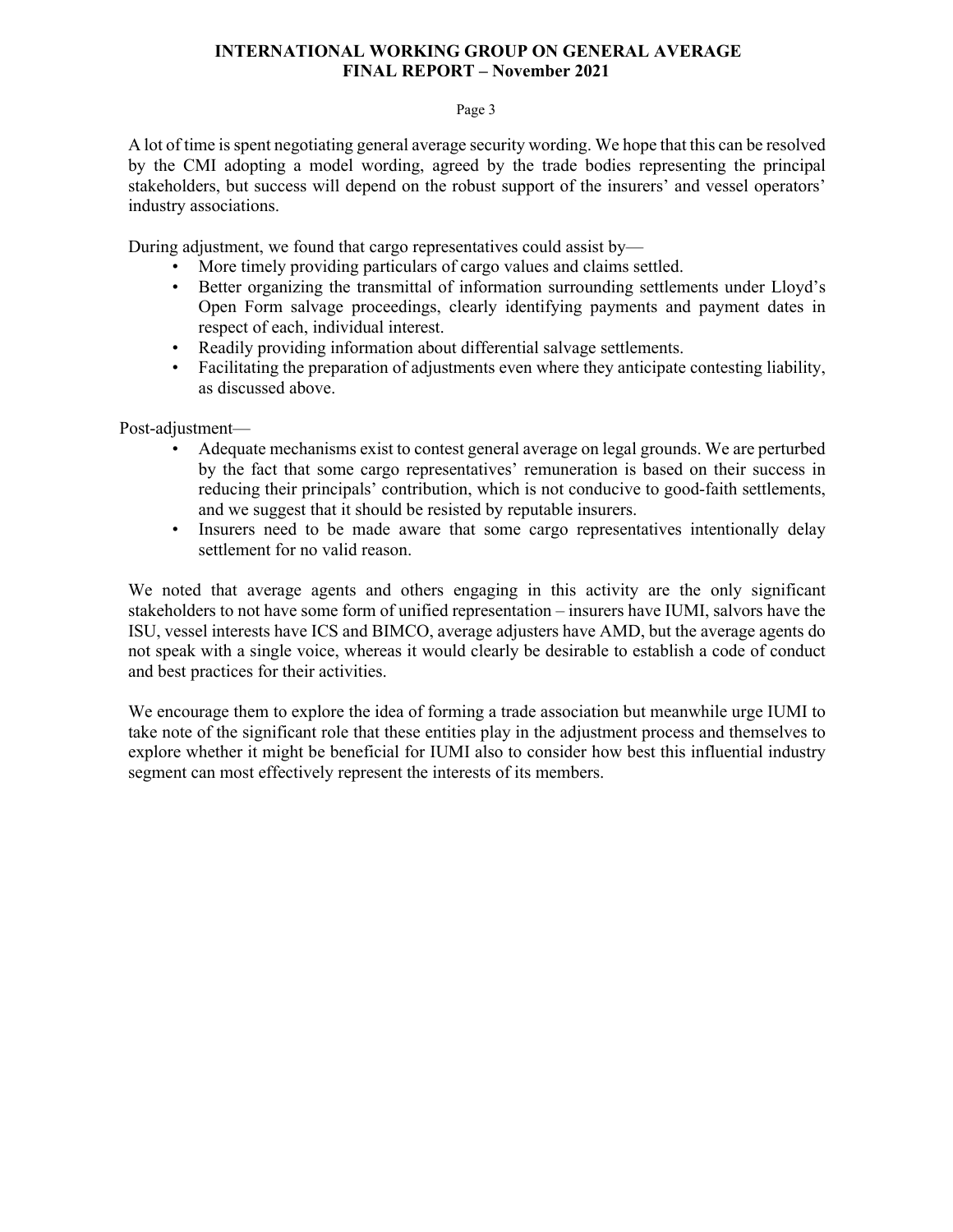Page 4

#### **Sub-Group A – Pre-adjustment issues**

(As noted in the Preamble, the recommendations of this subgroup are shown in bold.)

**Members:** Stefano Cavallo (Italy); Marc Dekeukelaere (Belgium); Jörn Groninger (Germany); Philip Groninger (Germany); Michael Harvey (United Kingdom; chair); Tim Madge (United Kingdom); Leena Mody (India); Emilio Piombino (Italy); Willum Richards (New Zealand); Michael Steemers (Cyprus)

*1. Determining which version of YAR to use when different versions are specified in different COA's used for the same voyage* 

The group found that the majority of cases continue to provide for the application of YAR 1994. To a surprising extent, given their rapid adoption by BIMCO in its model wordings, few members have encountered YAR 2016 in practice. YAR 1974 and 1974 as amended 1990 are still encountered from time to time.

Where different contracts of affreightment do exist, the preferred recourse is to request the parties to agree to adopt the most appropriate version of YAR, which usually is the version shown in the majority of the bills of lading. If consensus cannot be reached, some members draw up an adjustment showing the general average in accordance with however many versions of YAR apply, although this can give rise to an inequitable outcome, for example if the general average involves a detention at a port of refuge and some bills of lading provide for YAR 2004 or if the claim involves versions of YAR containing different provisions as to the amount of interest allowed on sacrifices and expenditures.

Other members will make a determination based on what version a clear majority of bills of lading provide for, and specify that version in the security documents, effectively binding the concerned in cargo by default.

We are of the opinion that where the bill of lading does not expressly incorporate the provisions of a charter party, the bill of lading adjustment provisions prevail. It was noted that an owner might have recourse against a charterer if bills of lading had been issued inconsistent with the provisions of the governing charter party.

# **Measurable delay and expense could be avoided by a market agreement allowing the average adjuster to determine which version of YAR is most appropriate.**

*2. Whether, in cases of major sacrifice of cargo or bunkers, GA security should be taken from the ship* 

The majority of the group were unfamiliar with this procedure, but we did not identify any practical objection to it. Members had experienced occasional difficulty where a GA comprised principally sacrifice of cargo, even to the point of a reluctance on the part of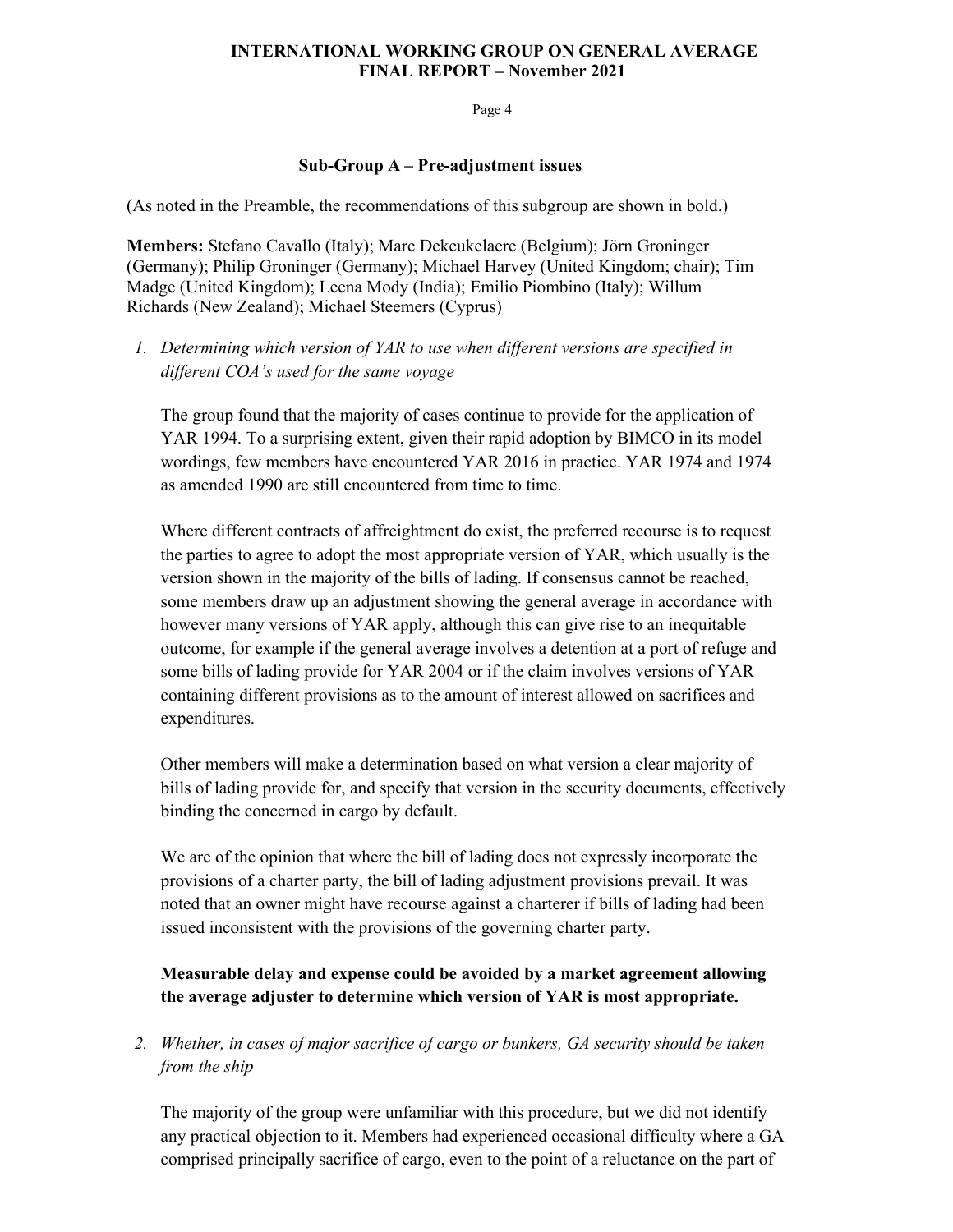#### Page 5

owners to proceed with a general average. However, it was recognised that in certain circumstances, for example where cargo was clearly a major creditor and the solvency of the vessel interests was questionable, it would be appropriate for the vessel to provide general average security.

This was one of many facets of the IWG's discussion that was coloured by the fact that the increasing institutionalization of shipowning and insurance companies in many parts of the world has meant that parties often simply do not understand what is expected of them and lack the experience to visualize the eventual outcome of a given case.

However, average adjusters should not be placed in the position of having to decide in some cases that security should be required of the ship and in others not.

**We recommend that consideration be given to adopting a practice of collecting general average security from the ship whenever a general average involves sacrifice or expenditure by parties other than the shipowner.** 

- *3. Delay on the part of cargo interests, with resultant degradation of perishable or timesensitive cargo, in negotiating:-* 
	- *– G/A security wordings*
	- *– forwarding terms and conditions*

The group identified largely familiar difficulties such as whether security should contain the words 'legally due' or 'properly due' or 'legally and properly due'. Objections are often encountered to the undertaking frequently incorporated in security forms providing for contributing interests to make payments on account.

The group noted that security wordings are currently on the agenda of the CMI's standing committee on general average and deferred to the work of that entity rather than making its own recommendations.

Members noted that there is often extensive discussion of forwarding terms and conditions, resulting in delay in providing security, particularly if the forwarding circumstances are unusual or there is argument over which party should fund the forwarding costs in the first instance.

Such delays can result in degradation of perishable cargoes, or loss of market, but these of necessity fall outside the general average regime by virtue of YAR Rule C.

The group noted that a somewhat anomalous situation can arise when there is a degradation of cargo between termination of salvage services under LOF and the termination of the common adventure, leading to that cargo recovering under the general average adjustment any remuneration paid to salvors.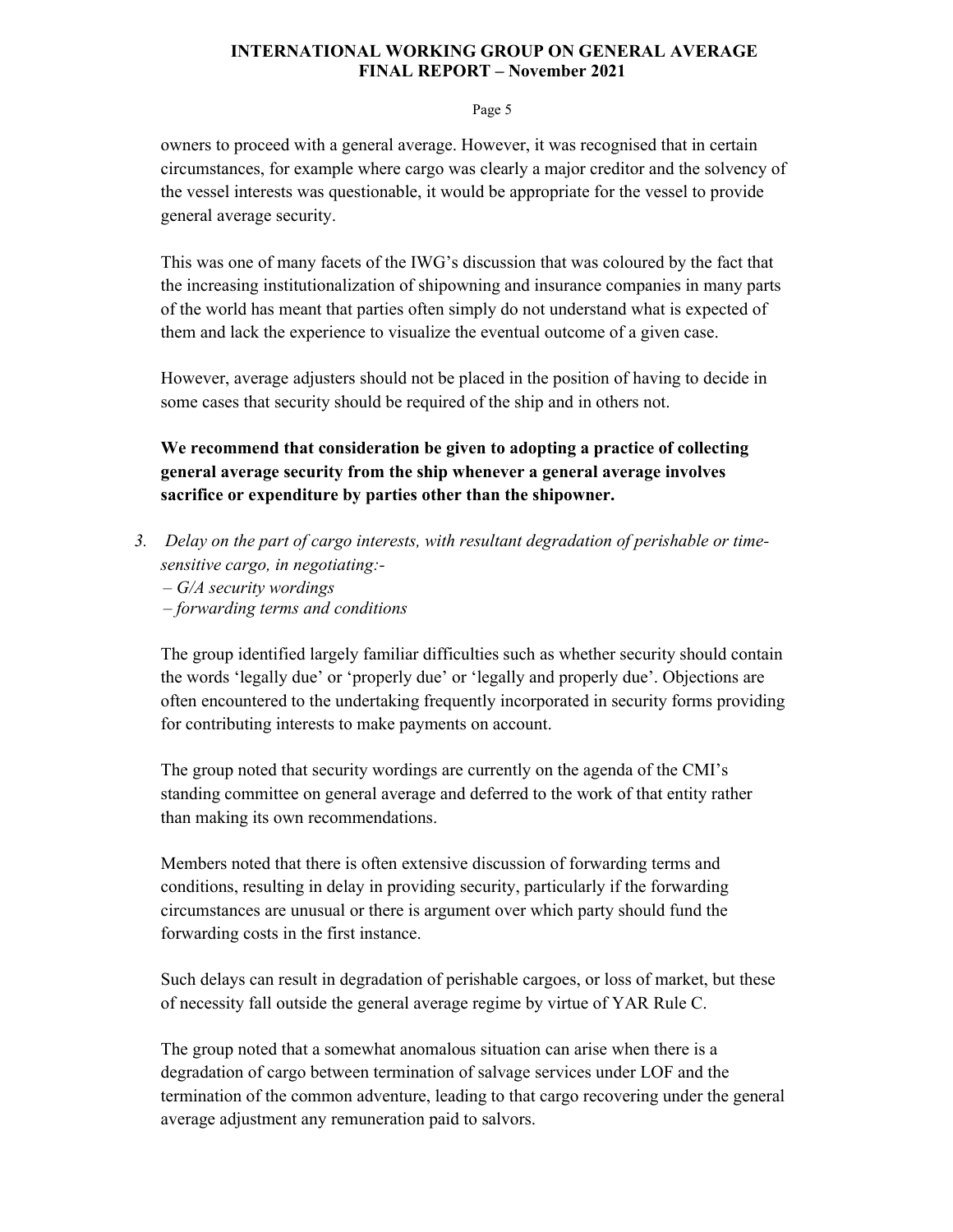Page 6

# *4. The necessity of a GA bond in addition to a guarantee (recently raised by a London solicitor)*

A GA bond is indispensable where cargo is uninsured. The group also noted that the bill of lading conditions of some carriers incorporates a requirement that the cargo owner provide a bond when general average is declared.

The majority of members collect a bond as well as a guarantee, because in many jurisdictions the party claiming in general average must demonstrate the existence of an average bond before a guarantee can be enforced. The group also noted, particularly under pre-2016 versions of YAR, that it can be useful to have a direct line of communication with cargo in order to obtain commercial invoices and related documentation, where insurers prove unresponsive to requests for these.

A possible method to circumvent this requirement is language in the guarantee specifically acknowledging that a bond was not being collected and binding the guarantor despite that.

BIMCO average bond clauses exist for use with YAR 1994 and 2016 binding cargo to contribute to general average if general average is declared, without providing an average bond. Historically, simply out of consideration for available space and legibility, it has not been feasible to incorporate more verbiage into bills of lading. However, the increasing use of electronic bills of lading affords an opportunity to adopt the BIMCO average bond clauses, or similar language, more widely and readily.

The group also noted that in very rare cases an attempt to enforce contribution under a bond can be used to galvanise a recalcitrant insurer into paying its contribution.

# **Progress can be made in this area if issuers of electronic contracts of carriage were to incorporate the appropriate BIMCO average bond clause.**

*5. The handling of consolidated cargo / LCL containers in respect of security* 

This is possibly the largest, single area of difficulty in container ship cases. Specific problems include—

- Delays in delivering containers when security has been provided for some shipments but not all
- Inconsistencies between the different forms of insurance available to logistics providers, which range from covering general average contribution without exception to covering it only on a contingent basis to not covering it at all
- Reluctance on the part of vessel owners to accept bridging arrangements
- In certain trades, a disproportionate number of LCL shipments are uninsured, necessitating the collection of cash deposits

The group particularly noted that LCL shipments often can include very valuable cargo – more than one member reported values in the range of US\$200,000 to 250,000 per box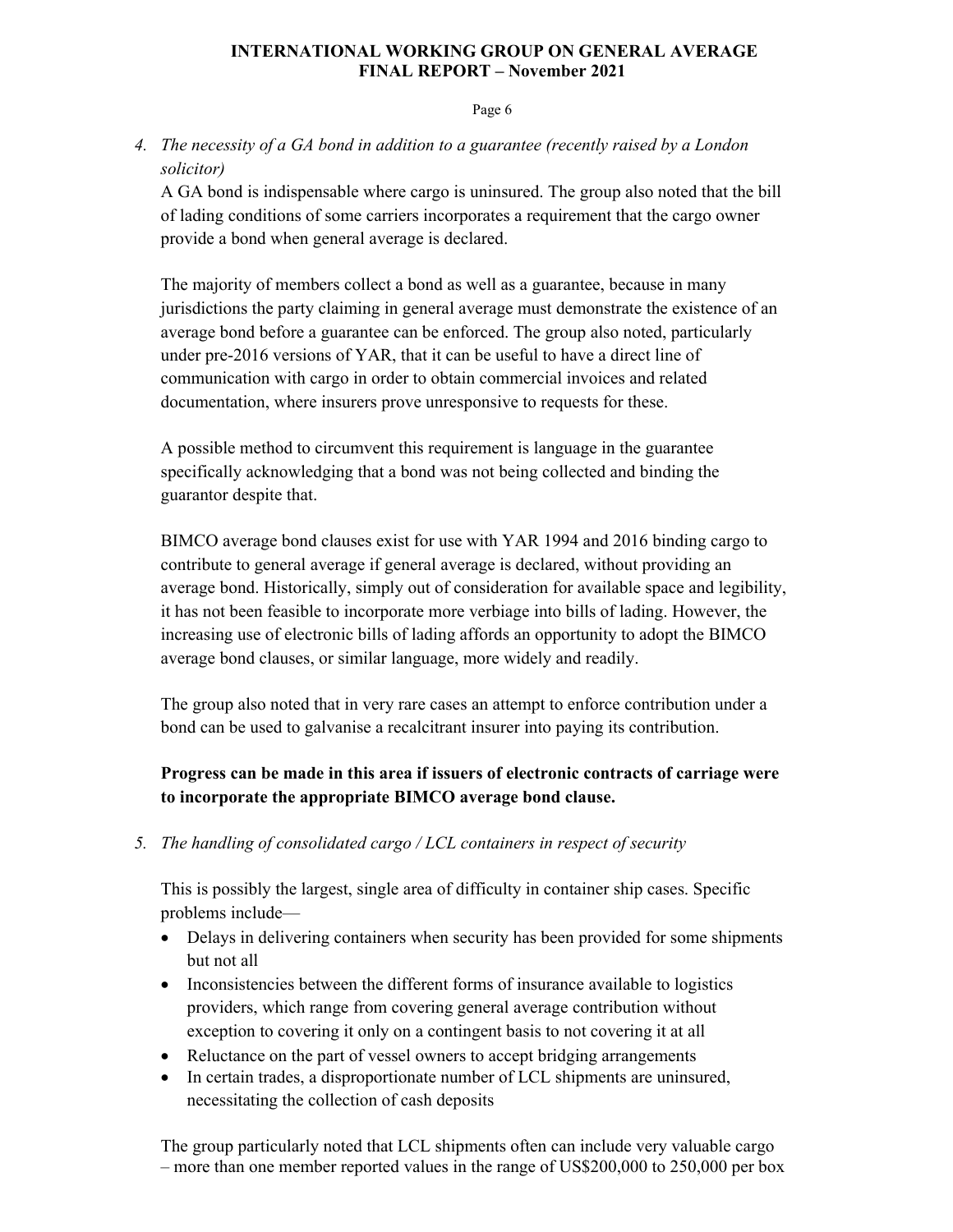#### Page 7

– and in certain trades can represent as much as a quarter of the total shipments aboard the vessel thus the impact is material.

Members of the group had encountered one-off situations, for example where ship owners absorbed the proportion of general average attaching to uninsured cargo, or certain shippers concerned in LCL cargo arranged security for other cargo in the same container, but no general inference can be drawn from such instances, or recommendation made.

*6. The use of interim / bridging guarantees (to be given by charterers or freight forwarders to enable onforwarding of cargo to destination before single parties have provided security).* 

These are a valuable mechanism for avoiding delay in the delivery of cargo but problematic because charterers are often reluctant to give such undertakings. They can give rise to additional difficulty at destination if the entity charged with releasing cargo is not well-equipped to discern the difference between cargo that has gone forward under a bridging arrangement and that for which final security has been received.

*7. How to address cargo's reluctance to provide security in advance of arrival at destination.* 

To a surprising degree, cargo is reluctant to provide security before cargo is ready to be delivered at destination, and this is a major source of delay. In principle, this attitude is nonsensical because unless cargo is delivered at destination, it cannot be called on to contribute to general average and the security is without effect. This seems to be largely a matter of education, and clearly if security were to be put in place at the earliest opportunity, even if the cargo is still on the water, this would be a significant means to avoiding delay in delivery.

A further, particular difficulty arises in the case of uninsured cargo which might have suffered damage the extent of which cannot be ascertained before arrival. The concerned are understandably reluctant to put up a cash deposit based on the full value, but an appropriate level of deposit is not readily ascertainable.

**We recommend incorporating discussion of this point in the CMI Guidelines, emphasising that the provision of security prior to arrival streamlines the administration of the general average, and avoids delay in the delivery of cargo, while no contribution will be required of cargo that does not arrive.** 

### *8. The current relevance of lien insurance.*

At one time lien insurance was used to enable to salvors to maintain their lien while a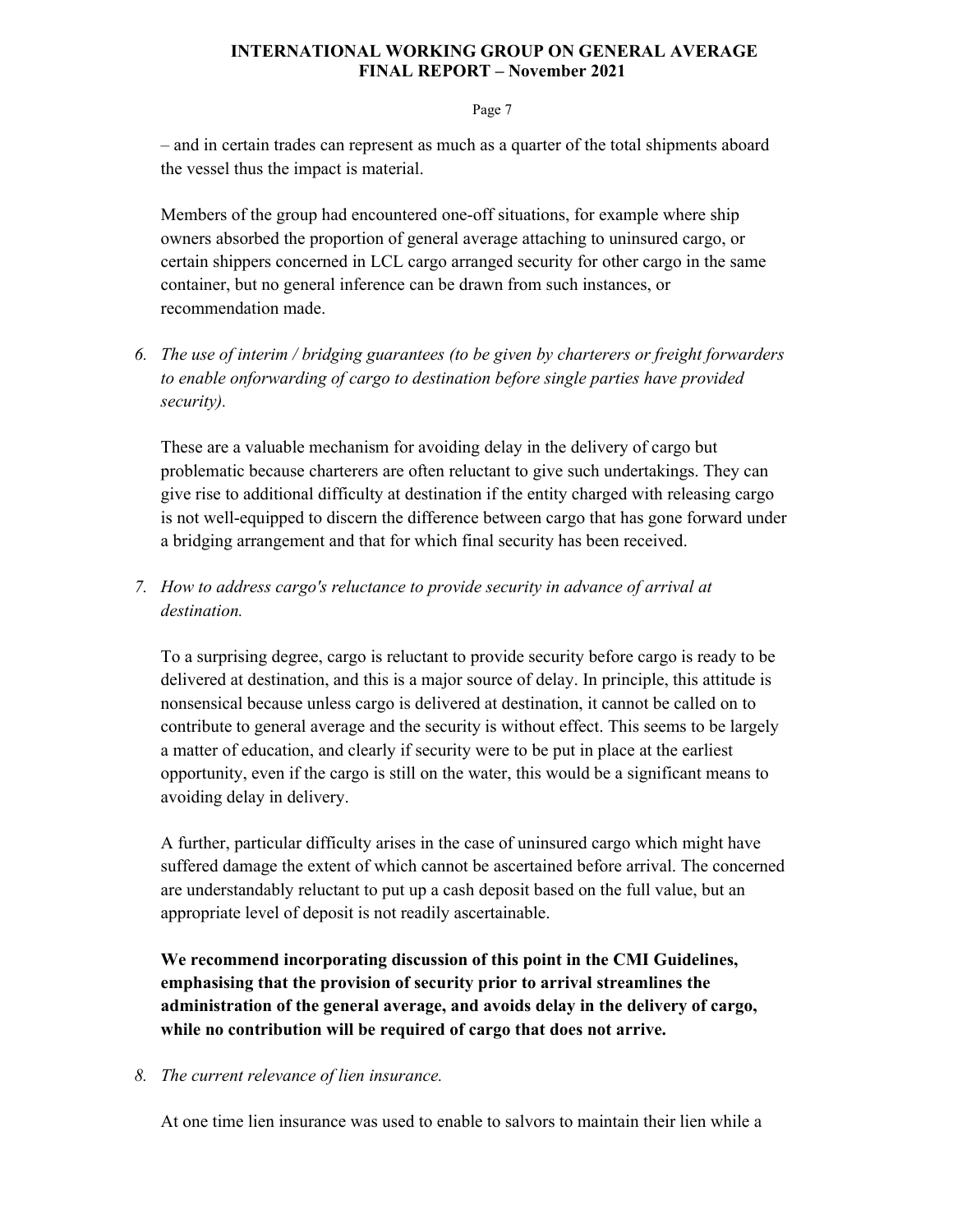#### Page 8

ship proceeded to destination from the place at which salvage services had terminated. It protected the lien against any subsequent loss or damage to the salved property by marine perils.

The group found that it is no longer in use and has been entirely replaced by the use of ISU-2 bridging security, and it is noted here merely out of historical interest.

### *9. Treatment of the costs of enforcing a possessory lien.*

There is a divergence of practice internationally. As a matter of law in a majority of jurisdictions, the group found that the costs of enforcing such a lien are normally borne by the party enforcing the lien. However, some average adjusters allow these costs as general average. On any equitable basis, it seems appropriate that the party bound to provide the security should ultimately bear these costs or that the GA might bear these costs, and this is an area where greater uniformity might be achieved.

However, the group makes no specific recommendation.

### *10. Abandonment of cargo to avoid general average formalities*

The group noted that concerned in cargo sometimes will abandon their goods, perhaps because they are extensively damaged, or if a salvage security demand is very high in relation to overall value.

In such circumstances, the ship owner is left to obtain the best return possible on sale of the cargo, using the proceeds to offset any salvage and general average obligation.

The group recognized that there is no established entitlement to abandon cargo in such circumstances, and that it adds to the carrier's administrative burden, but was unable to identify any workable mechanism to avoid or ameliorate the effects of such abandonment.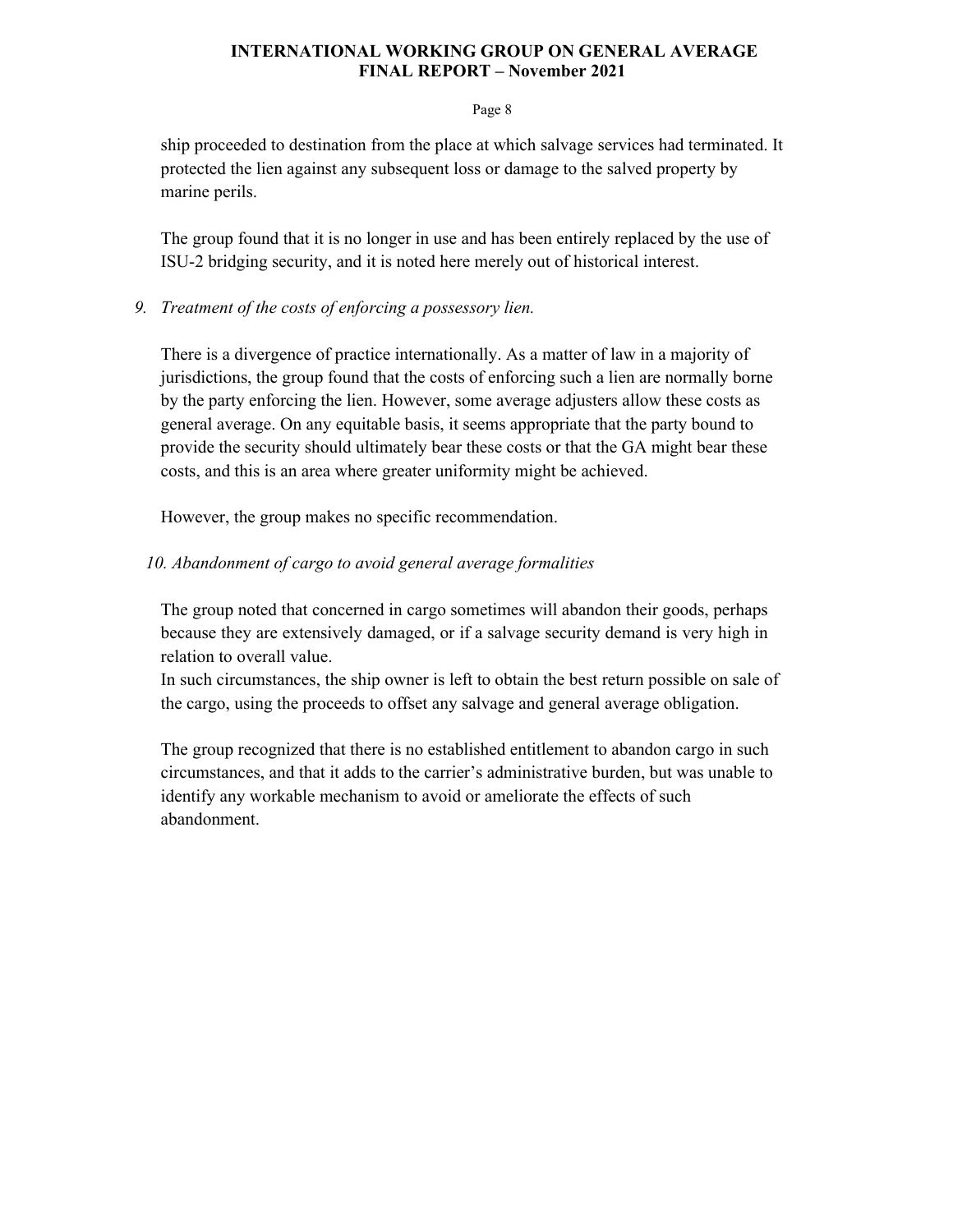Page 9

# **Sub-Group B – Practical problems during adjustment** Delays in issuing adjustments on large containership cases

(As noted in the Preamble, attention is invited to the Suggested Means of Remedy section of this subgroup's report.)

**Members:** Philip Groninger (Germany), Paola Legat (Italy), Tim Madge (UK), Amy O'Neill (UK), Michael Steemers (Cyprus), Jörn Groninger (Germany, chair)

This subgroup was formed to consider some of the practical problems that are encountered during the adjusting process, i.e. after the collection of security until the adjustment is issued, with a special focus on delays in dealing with large container- ship cases. Reasons for delay are listed sub 1. below and possible remedies suggested sub 2. below.

# **1. Reasons for delay**

# 1.1. "Adjusting process inherent"

There are a number of factors which are necessarily inherent to the adjusting process.

1.1.1. In cases with damaged cargo: surveying, refurbishing/repair, settlement of claims by cargo underwriters, and/or dealing with abandoned cargo takes time. To determine possible sacrifice allowances as well as the contributory value of damaged cargo, the actual treatment of cargo and containers must be awaited. To avoid discussions at later stages also the settlement of claims by cargo underwriters should preferably be finalized (and the adjuster notified accordingly). As a consequence, also comprehensive reporting by G/A surveyors can take very long, particularly in cases with hundreds or thousands of affected shipments.

Abandoned cargo can cause all sorts of trouble. Many of this can be seen under the heading of "pre-adjustment issues", but in case of cargo abandonment it is clear that no security will be put up. Shipowners/carriers and salvors can only do their best to obtain sales proceeds but may finally have to decide to dispose of the cargo. Dealing with authorities/customs, treating/refurbishing cargo, attempts to auction etc. can take many months and involves considerable time and trouble also for the adjusters involved.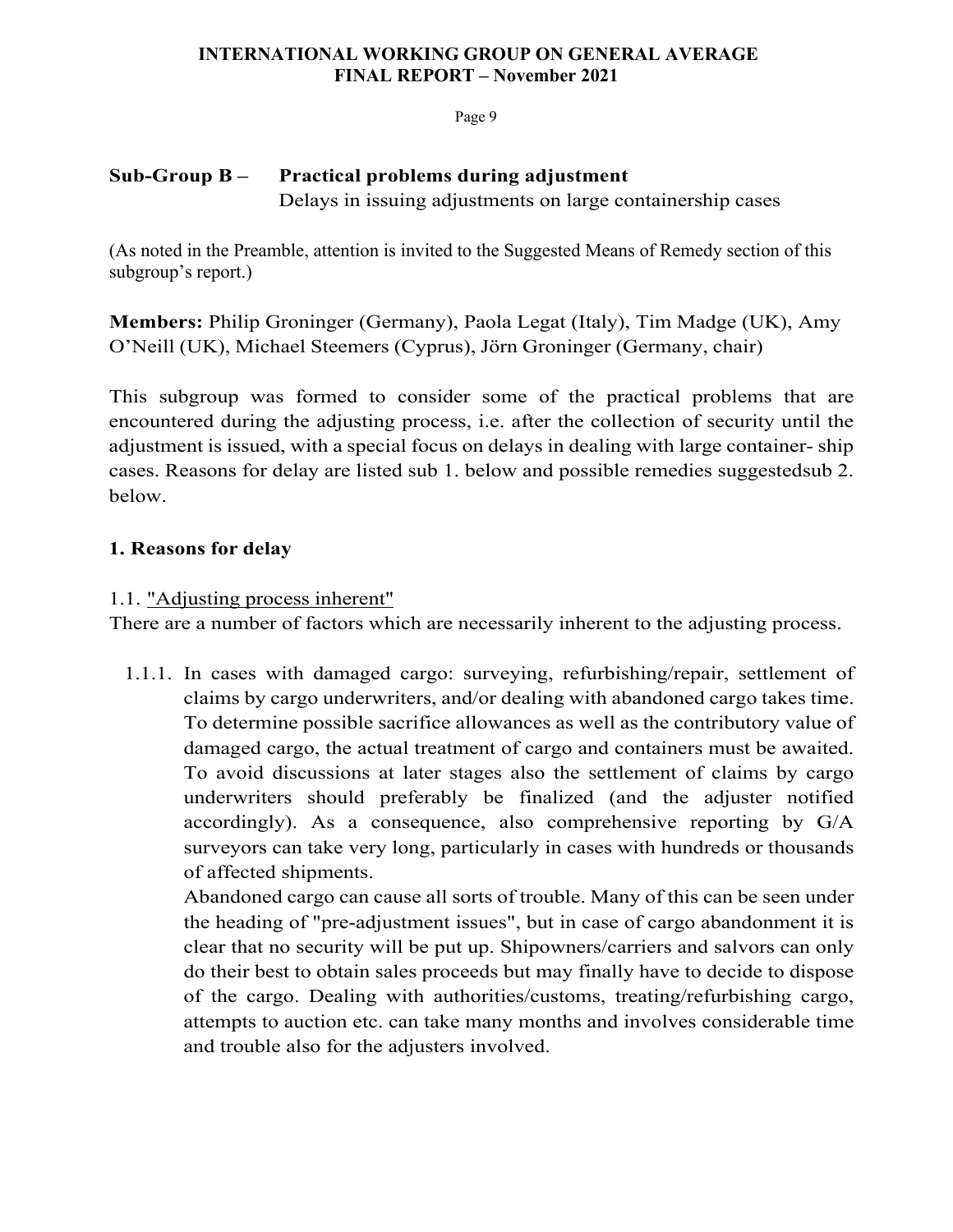### Page 10

- 1.1.2. Salved values (LOF termination) and possibly different G/A contributory values should ideally be agreed with very numerous cargo interests. Corresponding with a multitude of cargo owners/underwriters to obtain details on freight amounts or insurance premiums is time consuming. Before issuing the adjustment, it is sensible to inform the individual cargo interests of the calculations regarding their contributory values (and possibly also allowances in their favour) and give them the opportunity to comment. Differences between salved and contributory values (e.g., due to damage on the further voyage or sacrifice damage) are not easy to understand and may require lengthy explanations.
- 1.1.3. Repairs and P/A adjustment on the ship must be completed.

In cases with major damage to a big container vessel the repairs, often including tendering, preparatory works and long-haul removal, can take many months, and the proper allocation of numerous invoices and single positions can be very time-consuming.

Sometimes also temporary repairs are effected and allow the vessel to continue trading for long time, e.g. until the next scheduled dry-docking.

1.1.4. Negotiation/arbitration and settlement of a salvage award must be awaited. In cases of "differential salvage" (e.g. under LOF) the settlement of an Article 13 salvage award can take years. There have been cases where, after lengthy negotiations with cargo representatives, amicable settlements were reached but unrepresented interests did not accept the salvors' corresponding settlement offers, thus, in the end an arbitration award still had to be sought against these.

### 1.2. (Adjusting) "Market issue"

It is apparent that large multi-B/L cases can cause at least a temporary work overload for single adjusting firms, particularly if involved with more than one case at a time.

# 1.3. "External" factors

1.3.1. Cargo interests are reluctant to provide necessary documentation.

Some cargo interests tend to take a secretive approach. They are suspicious of the average adjuster and do not provide necessary information, e.g., relating to damage and insurance settlements. Also, some cargo representatives may wish not to relay certain information they consider confidential. Sometimes a similar approach is taken by shipowners or charterers and/or their solicitors.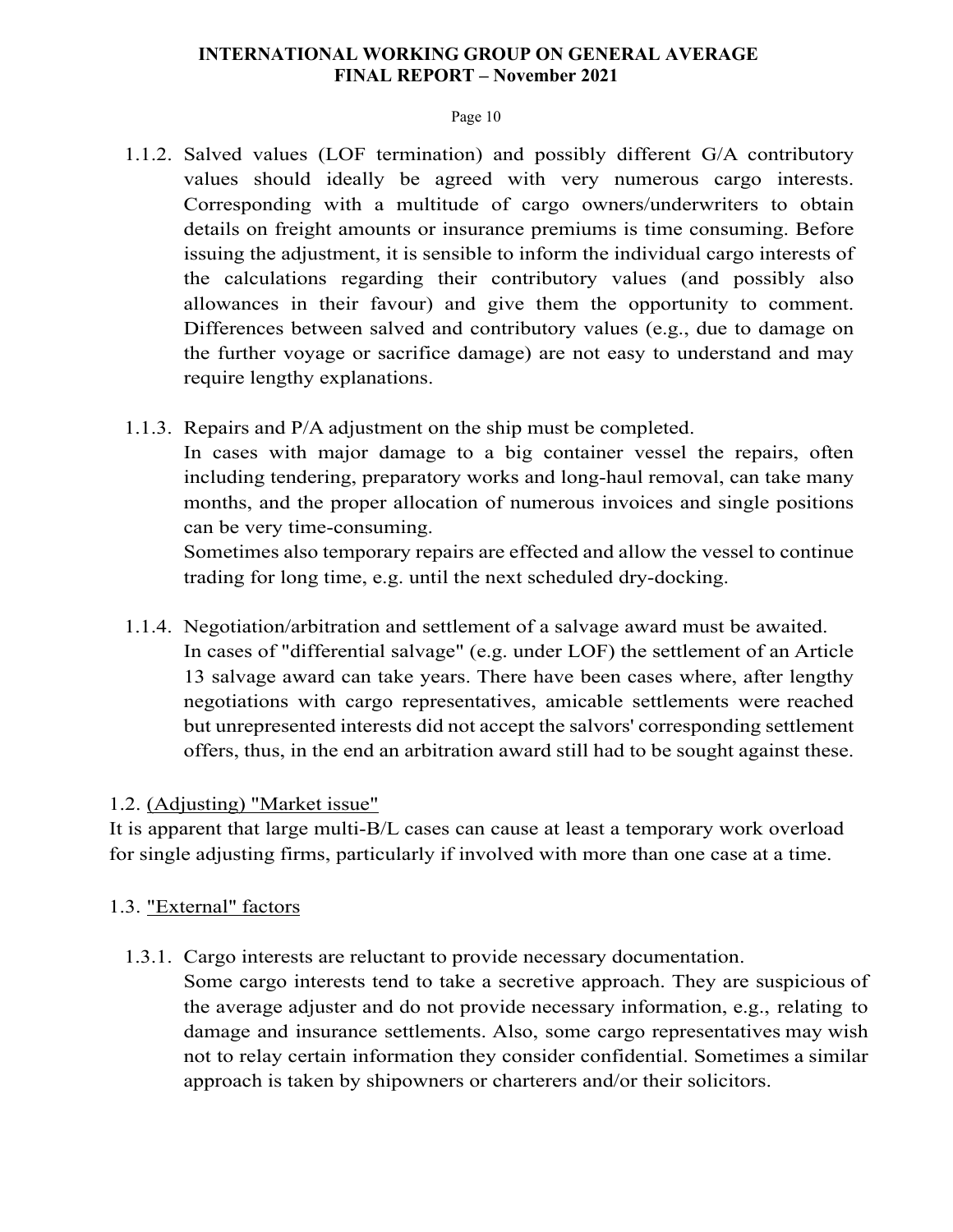#### Page 11

1.3.2. Cargo interests forget to notify adjusters of developments, damage, and settlements.

Despite initial explanations that we need comprehensive information about cargo damage, treatment charges incurred, and the like, cargo owners and/or insurers often do not inform the adjuster accordingly. Sometimes the adjuster may not even be aware of any damage. The information is then only revealed when we try to obtain confirmation of the contributory value.

Also, recoveries are not always actively communicated to the adjuster.

- 1.3.3. Cargo underwriters and/or representatives may suffer from work overload. Just as average adjusters, the problem of workload peaks can hit those involved with many consignments of cargo, particularly if dealing with more than one case at a time. If another case is in a more urgent stage (provision of security, LOF settlement, etc.) then the work on details of value and damage may be put aside for weeks or months.
- 1.3.4. Cargo representatives have difficulties to keep track and provide necessary detailed information regarding their multiple clients' shipments. This appears to be a general problem. Most cargo representatives are apparently keen on representing as many consignments as possible, but not all are equipped and manned (or perhaps just lose interest) to follow up on details required for all individual shipments. Often also the exchange of information is badly organized – spreadsheets do not carry adjusters' references, or there is no indication of where content has been changed compared to earlier versions of the schedule.

Sometimes more than one firm claims to represent certain cargo interests or clients.

- 1.3.5. The processing of salvage award payments presents some specialties:
- 1.3.5.1. Payment dates are difficult to obtain from cargo representatives and/or salvors' lawyers, and
- 1.3.5.2. Combined settlements from representatives for numerous cargo clients do not allow proper allocation to single interests.

Payment dates are needed for correctly calculating G/A interest. But not all cargo representatives keep track of the payments made by or for individual clients. Some collect payments from their clients first and then make lumpsum round-figure payments on account to salvors for numerous consignments. Sometimes amounts remain unsettled (and salvors or their solicitors accept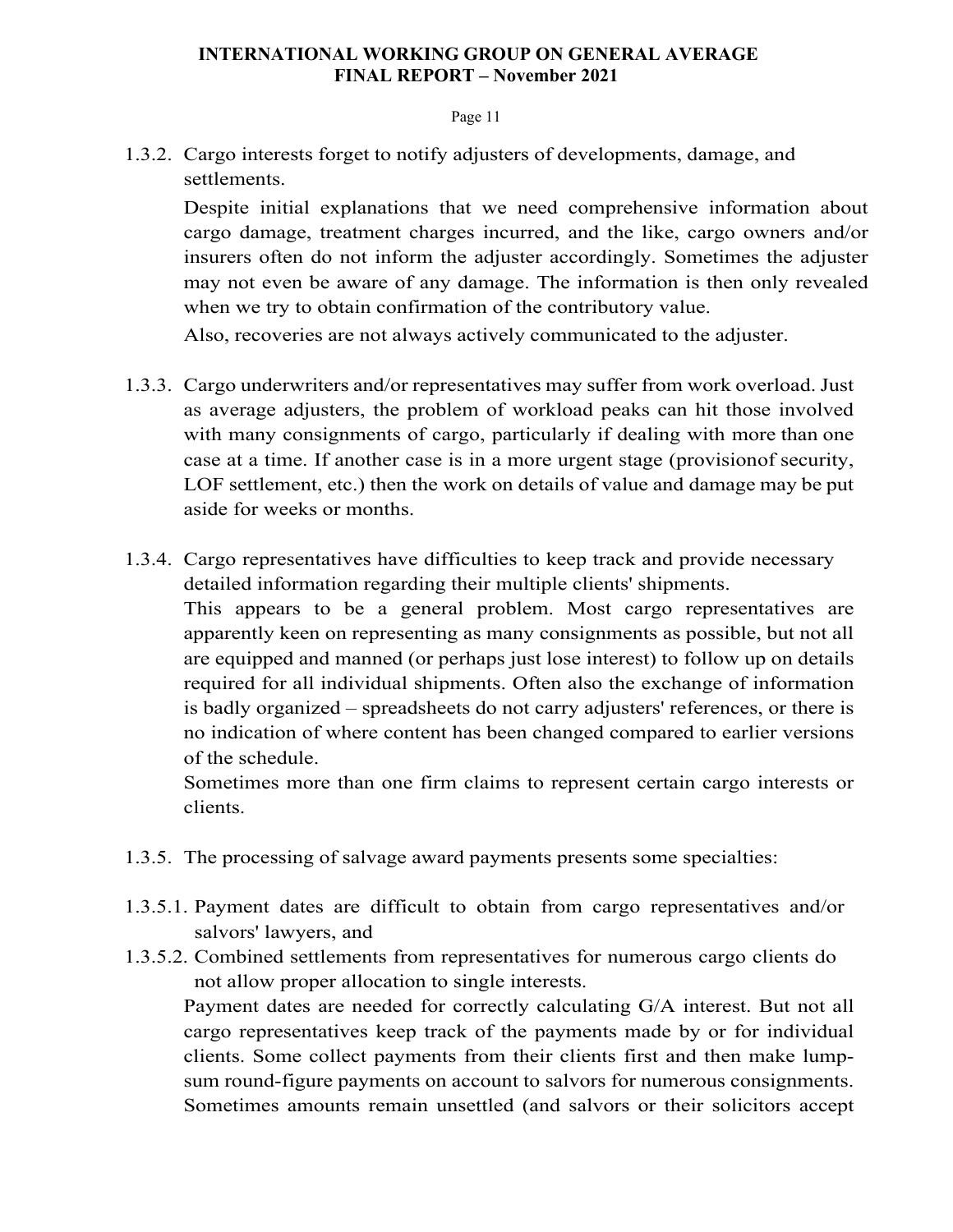### Page 12

such shortfall) as cargo representatives cannot tell anymore whose payments are still outstanding.

Also, salvors' solicitors do not always keep proper records of the payments linked to single cargo interests.

1.3.5.3. Cargo interests or their representatives refuse to reveal amounts settled in respect of separate salvage negotiations.

Salvage settlement agreements often contain confidentiality clauses. This is understandable from the salvors' point of view, but it is information the adjuster needs to make the proper G/A allowance.

1.3.6. Legal proceedings prevent the issuing of the G/A adjustment.

In cases where fault plays an (obvious) role, cargo interests sometimes start legal action and/or try to achieve amicable settlements (either bi- or multilaterally, including either single or all sorts of potential claims) prior to issue of the G/A adjustment. Reaching such settlements often takes a long time, and then agreements often do not cover all implications regarding G/A. This can add very considerable complications for the G/A adjustment respectively the settlement of balances amongst the parties.

# **2. Suggested means of remedy**

2.1. Advertise the independent position of the average adjuster.

It is important to emphasize that the average adjuster is not the shipowner's servant but an independent, impartial instance dealing with cost incurred and measures taken in the common interest of all parties involved.

2.2. Make use of adjusters' position as hub for communication.

Information is key for consignees and cargo underwriters. Information and updates about practical developments and the adjustment process should go out to cargo interests. This could help to build trust and appreciation for the adjusters' services and enhance cargo interests' understanding for the sense and necessities of the process.

# 2.3. Provide clear guidance.

Many parties involved on the cargo side do not have deep knowledge of G/A. Adjusters should clearly communicate, at the different stages of the procedure, what information/documentation they need (e.g., on cargo damage).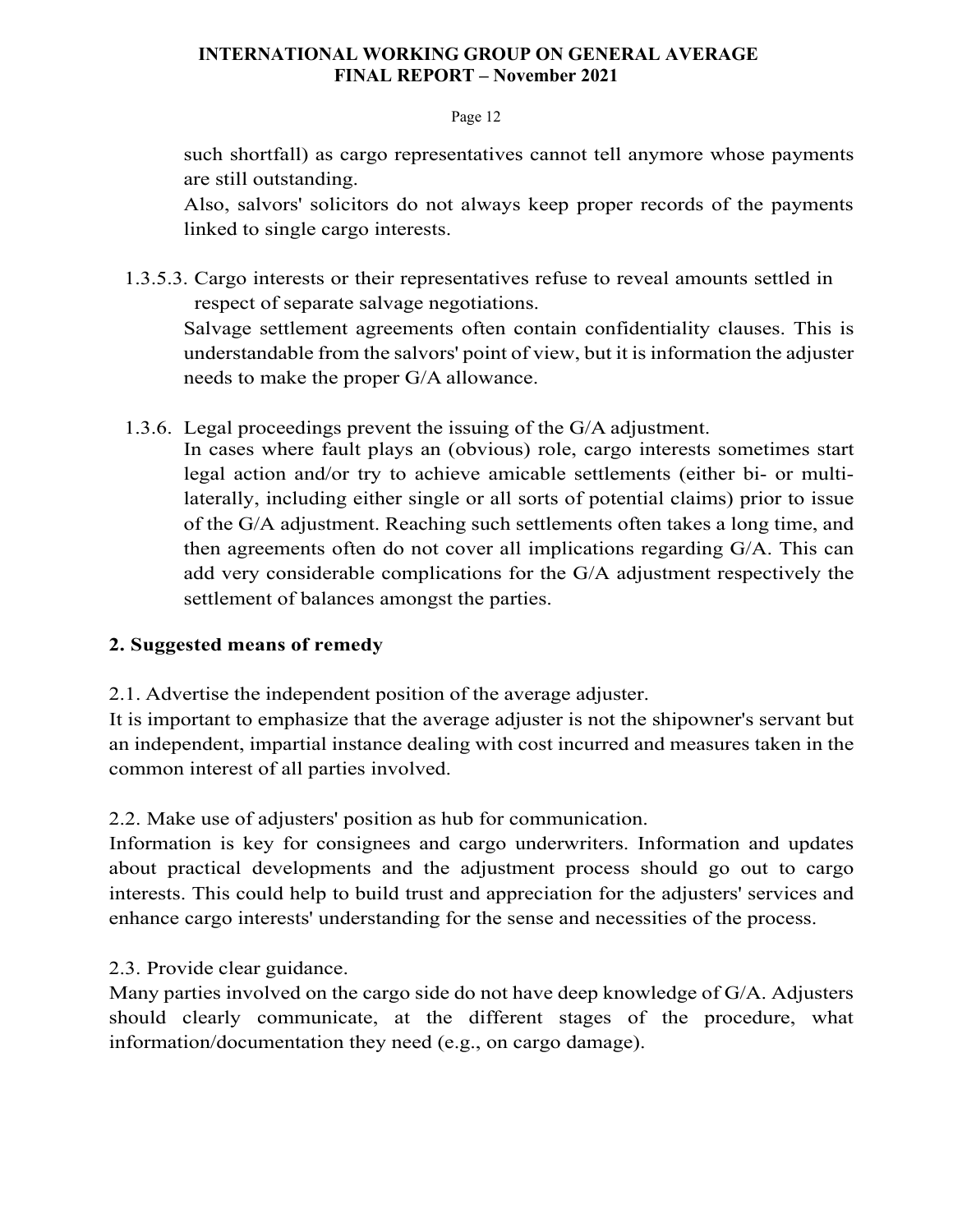Page 13

2.4. We are not Facebook.

We should restrict our requests for information to the data we really need (and not make it available to other parties without very good reasons). This saves us work and will help to build up trust.

2.5. (More) Rigorous use of time limits and authorization to estimate in YAR- E. Delays are unwanted by the industry; underwriters want to close books rather than keep reserves over years. Though it may seem harsh we should make use of the means we have to speed up the process rather than wait until cargo interests (and often their representatives bundling numerous interests) might find it convenient to respond:

- estimate values, insurance premiums, freight, as well as salvage awards or other allowances;
- in case of alleged cargo damage either rely on G/A surveyor's findings or complete the adjustment on the presumption of no damage affecting the contributory value;
- communicate estimates to cargo with a deadline for objections and use the estimates if no substantial, supported protest is raised in time.

A stringent approach by all adjusters is desirable to counter cargo interests' resistance to accept such estimates and settle G/A contributions accordingly.

Of course, also the quantum of damage to the ship can be estimated, e.g., in circumstances as described at 1.1.3. above (temporary repairs).

# 2.6. Adjusters should state both G/A and P/A.

In some markets H&M underwriters or underwriters' organizations adjust P/A claims. This makes the G/A adjuster dependent on their speed and quality of work. Another consequence is a high degree of double work. To avoid both delays and discrepancies in the allocation of costs the independent G/A adjuster should be instructed to state the P/A as well.

# 2.7. Adjusters should closely work with (and for) salvors.

In most cases the general average adjusters are also instructed to collect salvage security. The adjuster should try to actively support the salvor where possible, e.g., by providing information on cargo values as soon as feasible to speed up the salvage settlement process. Furthermore, we should actively seek to be instructed to collect, after agreement of a salvage award, the monies for salvors in order to gather the information about payments at the source.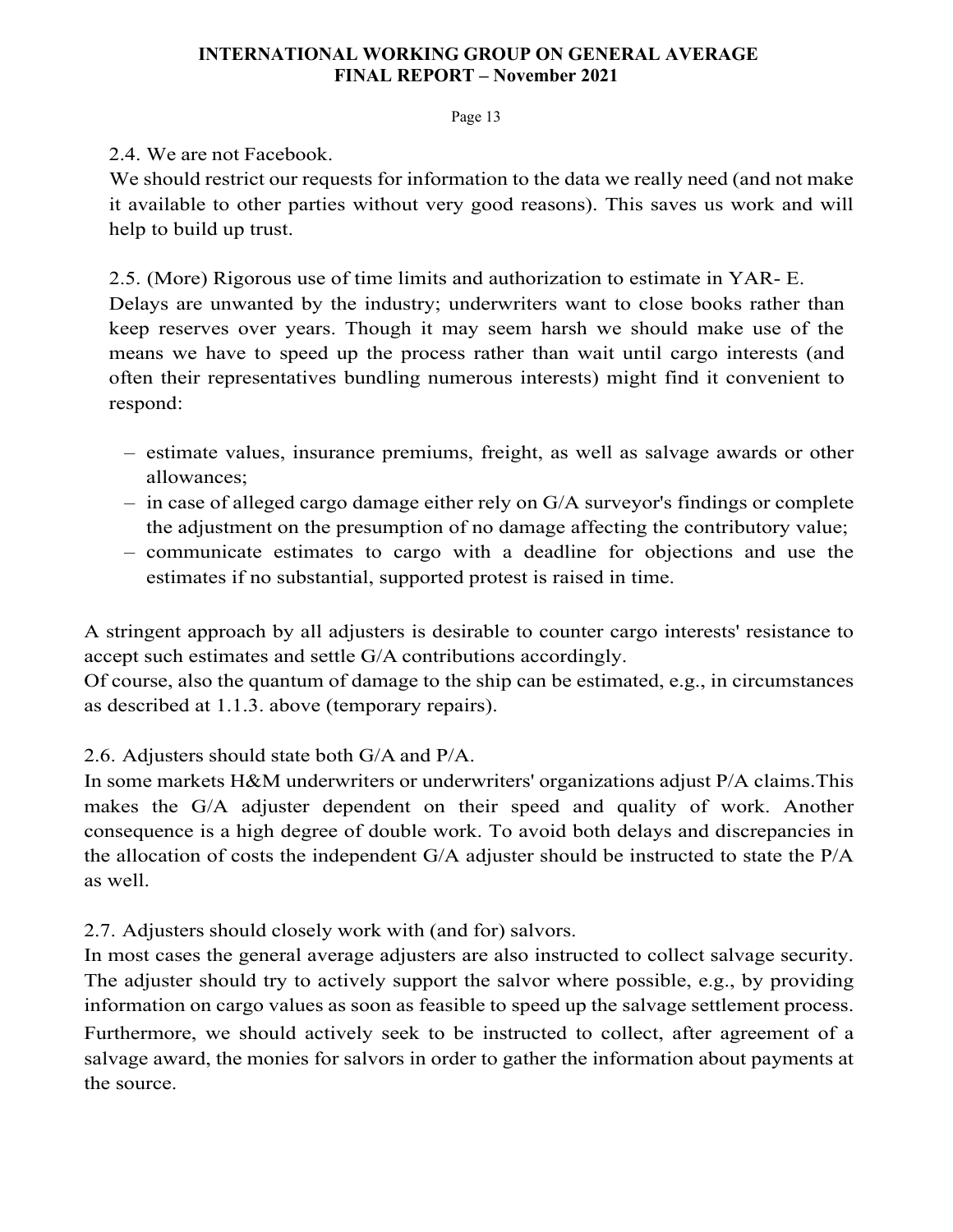### Page 14

2.8. Don't be intimidated by cargo representatives.

Their job is to promote their clients' interests and improve their position as far as possible. Adjusters should take a firm stand. The majority of this sub-group's members is prepared to contact insurers and other parties directly if their representatives do not provide necessary information or their efforts appear to go too far.

2.9. Cooperation makes us stronger.

The multitude of shipments/parties in containership cases does require specific knowledge, skilled personnel and suitable IT solutions. If any of these are lacking, or if threatened by overload, we should cooperate. It is better to share fees than to drown in work, damage one's own reputation and that of general average as a whole.

2.10. Advertise the York-Antwerp Rules 2016.

As the LOF 2011, the new YAR do include various amendments meant to facilitate and speed up the G/A process and which can be of particular benefit in containership cases – this includes:

- a) the stricter provisions on adjusters' estimates in Rule E 3,
- b) the express possibility to exclude low value cargo from contributing as per Rule  $XVII$  (a) (ii), and
- c) the possible exclusion of "differential salvage" (such as under LOF) in the circumstances listed in Rule VI (b).

Solutions such as under b) and c) have been applied by adjusters already under the older versions, but the 2016 Rules give us a solid base for such practice. One member suggested that, if salvage is excluded from allowances, for practical reasons also no deduction of the salvage awards should be made from the contributory values (although required by Rule XVII (b), also under the YAR 2016).

Where the YAR 1994 are preferred by carriers we should at least encourage incorporation of Rule E/2016.

It is suggested that AMD should (possibly publicize the findings of all sub- groups of this working group but in any event) use the results to enter into an open discussion with cargo representatives about the issues identified.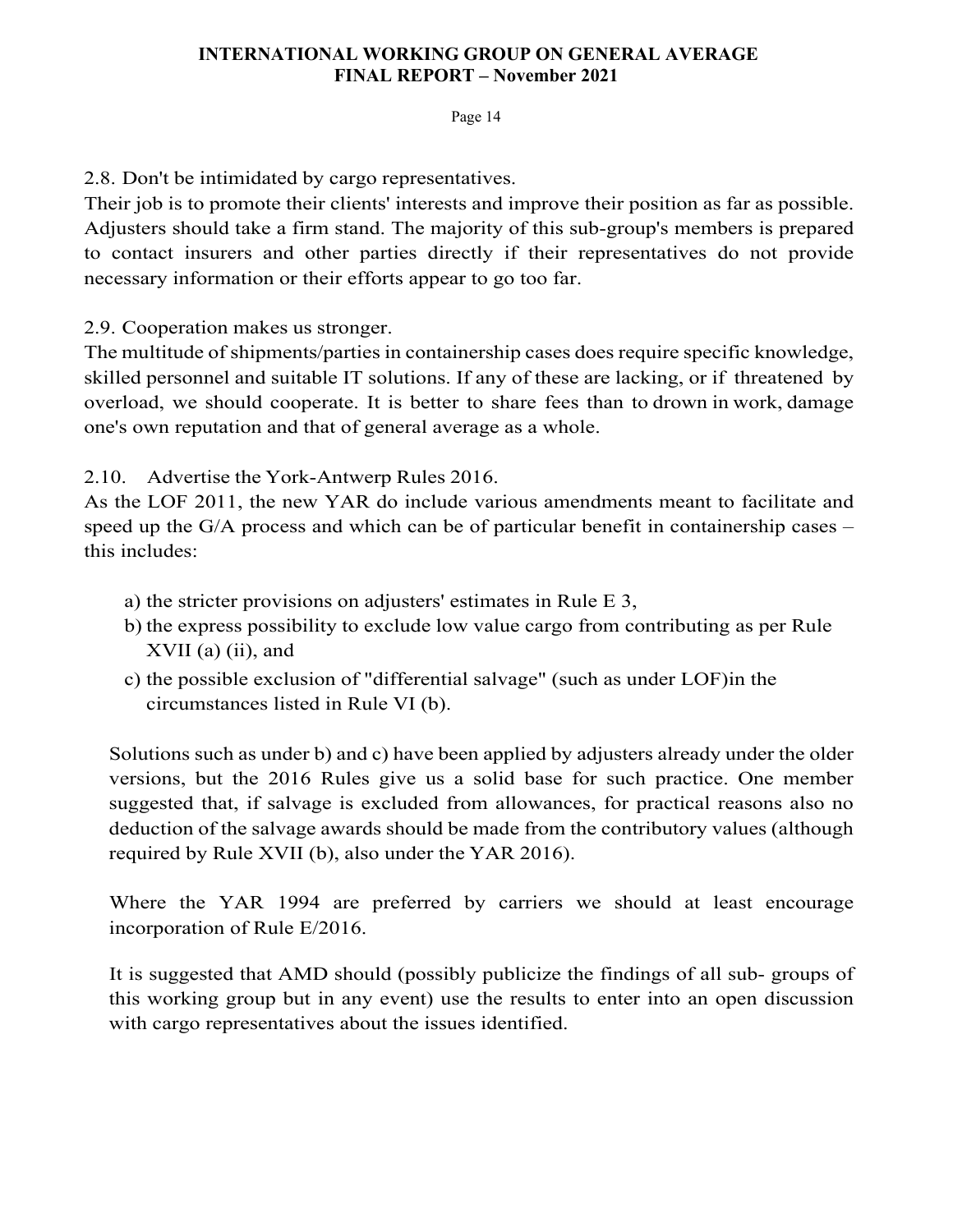### Page 15

# **Sub-Group C - Post-adjustment issues**

**Members:** Marc Dekeukelaere (Belgium); Jörn Groninger (Germany); Philip Groninger (Germany; cochair); Paola Legat (Italy); Tim Madge (United Kingdom); Willum Richards (New Zealand; co-chair); Andrew Slade (United Kingdom); Michael Steemers (Cyprus); Esteban Vivanco (Argentina).

The review was conducted by asking the members of the Group to provide data on recent adjustments issued by their offices (settled within the last 5 years) as well as anecdotal submissions on the following questions: -

- i. The use of solicitors and average agents to reduce the amounts paid by cargo
- ii. The time taken to settle contributions
- iii. Adjusters waiting until 100% of contributions have been collected before making any distribution to creditors under the adjustment

An Appendix A to this report provided the statistical results received. These related to 82 GA adjustments of which 52 had 3 or less b/ls, 13 had 4 to 50 b/ls and 17 had more than 50 b/ls.

Appendix B provided anecdotal responses to questions which are discussed below. The appendices are not shown here, for brevity, but are available from the AMD Secretariat.

The following is a summary of the responses and comments prepared by the Working Group cochairs, Philip Groninger and Willum Richards.

### **1.)** *The use of solicitors and average agents to reduce the amounts paid by cargo*

- a) Please provide personal experience in general about the involvement of solicitors and **average agents from past cases** 
	- **Who are the main players?**

There are evidently several regular characters who appear representing cargo. For the solicitors it is mainly Clyde & Co., Kennedys and Roose & Partners. For the Average Agents it is WE Cox and WK Webster & Co.

Of the 82 cases in the survey, solicitors and / or average agents were involved in 53  $(65\%)$ .

### - **Is their approach sensible?**

The impression is that their involvement at the security collection stage is beneficial but at the settlement stage, they are seeking to justify their involvement, and this can result in delays to settlement and difficulties with the collection of GA contributions.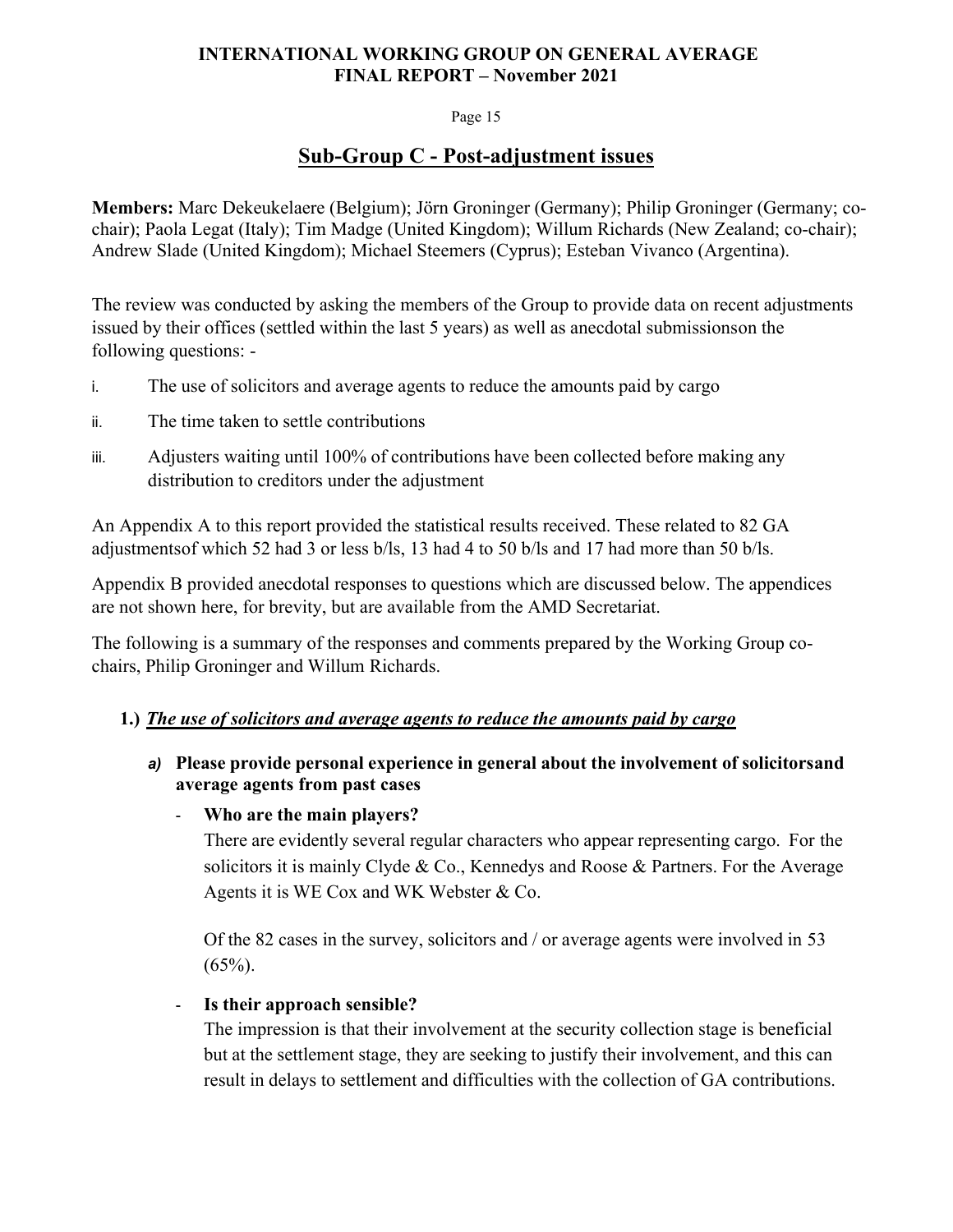### Page 16

- **Is there a difference between the approach of solicitors and average agents?** There were mixed responses to this question with Average Agents tending to be more commercial and beneficial at the security collection end of the process but more difficult at collection / settlement time.
- *b)* **Does the involvement of specialist solicitors and average agents make the settlement process easier or more difficult? For example: is it easier, in your experience, to deal with a limited number of parties who are familiar with GA rather than a larger number of insurers who may not be?**

Again, some mixed responses to this question. In general, the responders found that it was easier to get quick settlements from established and knowledgeable insurers who had provided security directly. This may be because the amounts at issue for the particular insurer were not large. Solicitors and Average Agents desire to show value to their customers tended to lead to delay and difficulties in the settlement process.

*c)* **Are solicitors and/or average agents generally speeding up payment of contributions due?** 

No

# *d)* **On which grounds do solicitors / average agents usually try to reject payment (local jurisdiction / Rule D Defence / etc.?)**

Rule D defences without necessarily providing detailed reasoning supporting allegations of unseaworthiness at the commencement of the voyage.

# *e)* **In your experience, do you consider solicitors and / or average agents actively delay payment?**

Yes, on occasion. This may be because they are investigating the casualty or seeking instructions from their insurer principals. In one case there was evidence that the delay was a specific strategy for no good reason.

*f)* **What are the arguments solicitors / average agents for reducing the contribution due, initiating or proposing commercial settlements?** 

Unseaworthiness / Rule D defences. Legal proceedings with attendant delays and costs.

*g)* **Do solicitors / average agents succeed with their practice / do shipowners etc. actually accept their offers (possibly for commercial reasons)?** 

More mixed responses with some indicating that shipowners will accept a reduced settlement as a commercial settlement to avoid the delay and costs of pursuing 100%. Of the 26 cases reported where unseaworthiness was argued by Cargo Reps, they avoided contribution in 15% and reduced the contribution in 35%. In a further 20% of cases they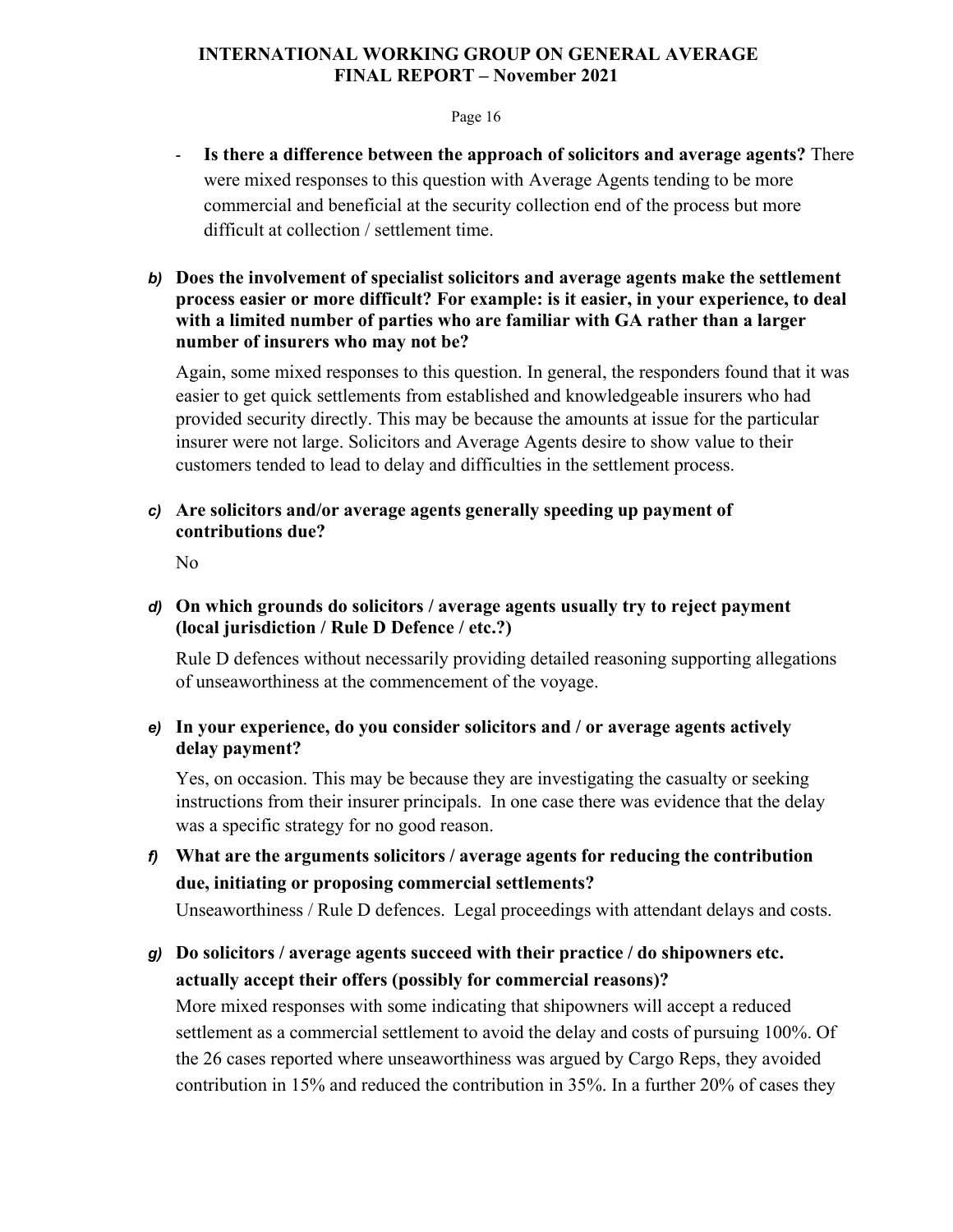### Page 17

were successful in getting the contribution reduced on commercial grounds. Overall, therefore, of the 53 cases where Cargo Reps were involved, they were successful in either avoiding or reducing their clients' contribution in around 45% of the cases they were involved in.

The recent decisions in The Cape Bonny [2017] EWHC 3036 and Alize 1954 & Anor. v Allianz Elementar Versicherungsa AG and Ors [2019] EWHC 481 will likely embolden the cargo interests as the standard required for denying contribution to GA has arguably shifted in their favour.

*h)* **Are legal steps often enforced (possibly based on local jurisdiction) to speed up collection?** 

Not frequently

*i)* **Are there insurers from particular countries which use solicitors / average agents more or less than others?** 

No major patterns observed but UK Insurers tend to appoint UK based Solicitors / Average Agents. South American, Far Eastern insurers and Indian insurers are possibly more likely to use average agents

# *j)* **Are solicitors / average agents from any particular jurisdictions more or less aggressive than others?**

No particular trends other than a particularly aggressive approach from South American representatives, based on Chilean law (which was only alleged to be applicable).

*k)* **Do you have any recommendations as to how adjusters can work more effectively with solicitors / average agents in the post-adjustment phase?** 

Most responders considered that the involvement and impact of solicitors and average agents was a fact of life which we just had to deal with. Objective communication (if possible) is helpful. It may also be helpful to bring forward discussions on defences etc. much sooner; if possible before the adjustment is issued, but this may be difficult / impossible to achieve and would depend on the parties, issues and P&I Club involved.

# *2.) The time taken to settle contributions*

**a) What is in your experience the usual time for settlement of contributions due once the adjustment has been "agreed" by cargo?** 

Varies enormously from a few weeks to several months. It is unusual to hear from cargo that they have agreed the adjustment, you either do or do not get the payment.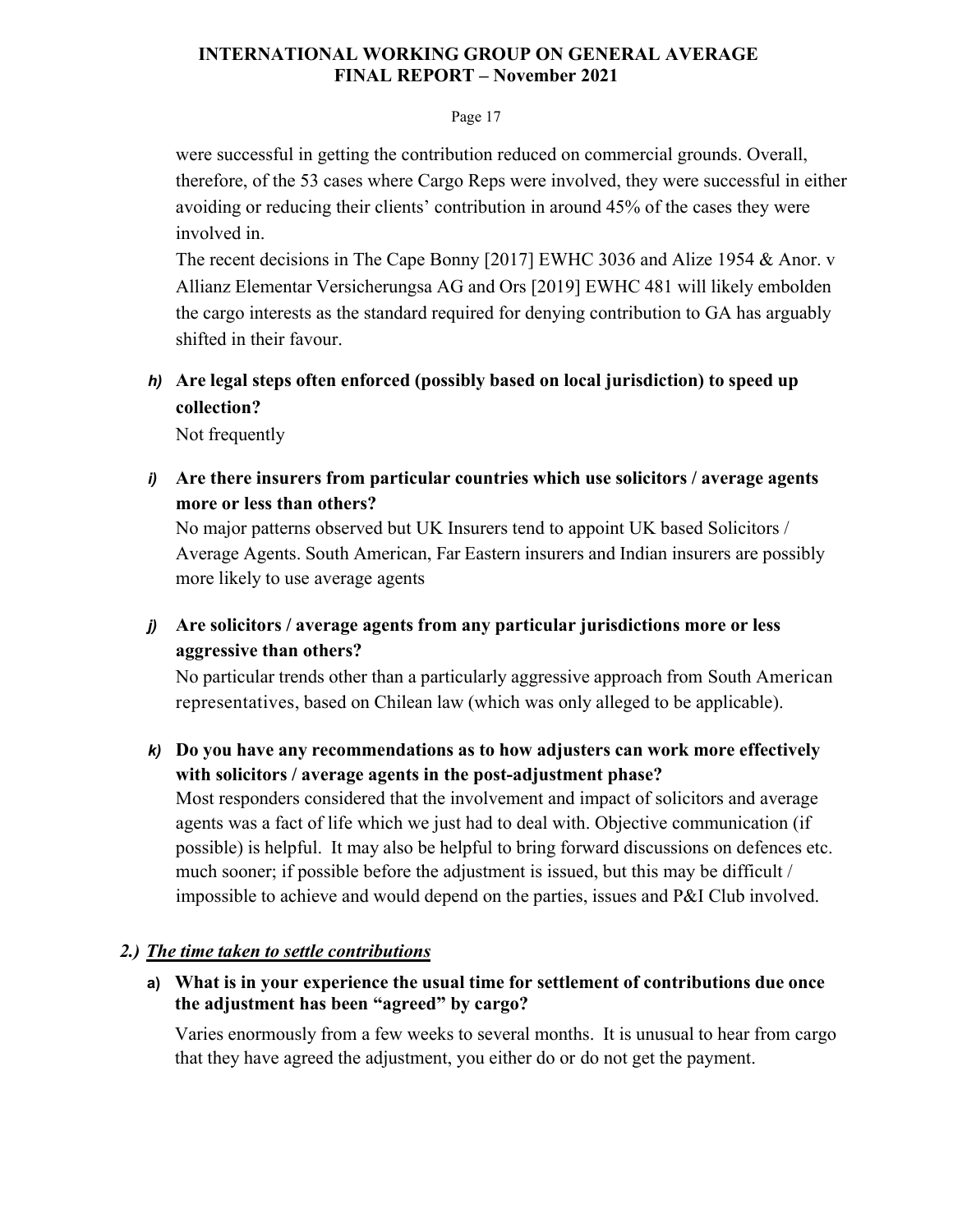Page 18

### **b) Any particular difference between**

### - **Guarantees given by underwriters**

Can be quite quick but can depend on how efficiently they can find the old claims file.

### - **Guarantees represented by average agents**

Generally, longer than payments directly from insurers as there is an additional step whilst they get the funds from their clients and they occasionally wait until they have received the funds from all of their clients before making payment.

# - **Uninsured cargo / cash deposits**

No issue as you have the cash

# **c) How many reminders are sent out to cargo interests by the collecting adjusters and after what lapse of time?**

Varies from adjuster-to-adjuster and case-to-case but generally a few weeks / a month or two.

# **d) When would legal steps be enforced (also based on local jurisdiction) to speed up collection?**

In most cases only if either G/A debtors have expressly denied payment, or not reacted at all, or just to avoid a time bar.

# **e) In your experience, are insurers from any particular jurisdictions generally faster or slower than average at settling their contributions?**

No consistent trends but American / European insurers (Lloyd's / Scandinavian insurers) possibly being quicker than insurers from South America and the Middle and Far East.

# **f) Do you have any recommendations as to how the collection of contributions could be speeded up / enforced?**

Essentially – "No" under the current  $Y/A$  Rules. There is one suggestion to "black list" certain insurers who regularly cause unjustifiable issues. Until there is some incentive to settle contributions in a timely fashion, this will be very hard.

# *3.) Adjusters waiting until 100% of contributions have been collected before making any distribution to creditors under the adjustment*

**a) Are you granting payment on accounts to shipowners / other creditors to GA on per cent basis of overall collected contributions? If so, what would be the triggers for you to make such a payment?**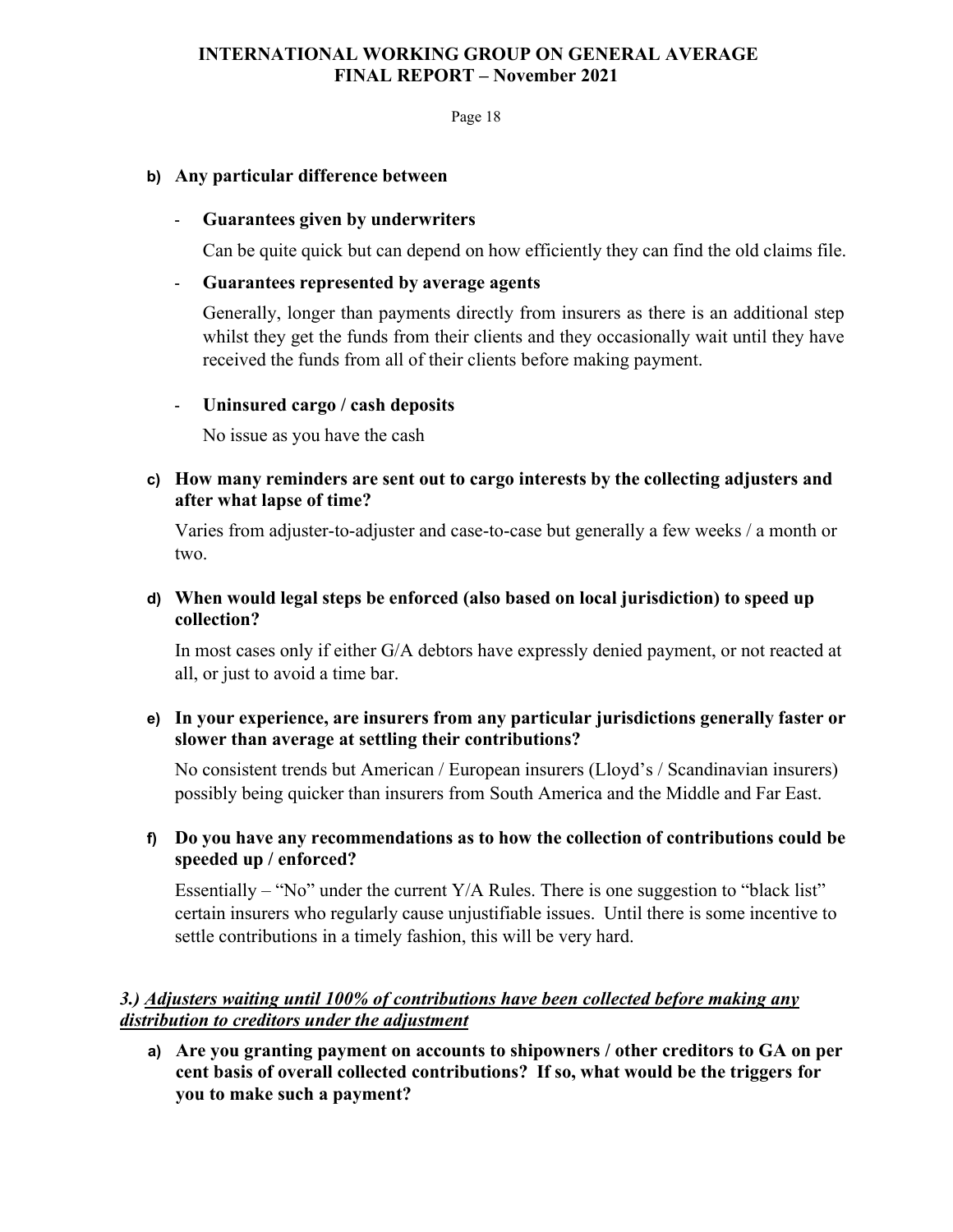### Page 19

Most responders either do or would make a POA if it was worthwhile and where a significant amount of the contributions had been received and it was anticipated there would be delays in collecting the final amounts.

**b) Do you allow the off set of sacrifice damage with contributions payable by single cargo interests / average agents (basically a payment on account) to achieve quick payments in container GAs, or do you wait to pay out compensation for sacrifices only after all contributions have been settled?** 

The impression from the responses is that off-sets are allowed with a little discomfort as a practical expediency given the likely difficulty of obtaining a full contribution from an interest which would later be due a credit which might have a shortfall.

**c) Are you aware of any particular legal barriers in certain jurisdictions to the adjuster distributing on account payments prior to collection of 100% of the contributions?** 

No.

**d) In what percentage of cases are your fees and expenses for the GA adjustment paid in full by the shipowner or one of the other parties to the adventure (or their insurers)?** 

For most responders, in most cases.

# **e) Where your fees and expenses are not paid directly by the shipowner etc., do you take your fees and expenses from the first collections received or in proportion to the collections as they are received?**

Where applicable practice varies with some responders taking from first collections and others once around 1/3rd of contributions paid or in proportion to the collections received.

**f) Do you have any recommendations as to how to improve the situation regarding partial collections in general or specifically to your jurisdiction? For instance, should permission for partial distribution be contained in the security documentation – is there any need for such a measure?** 

No particular recommendations or requirement for wording in the security envisaged.

# **Note concerning Cargo Reps billing practice.**

The purpose of this Working Group is to identify what some of the issues are with the delays that are experienced in resolving settlement post-adjustment and recommending potential ways forward to resolving some of these.

With regard to the use of Cargo Reps, during the course of drawing up this report, we have discovered that the basis of remuneration for solicitors and average agents may not be universally the same and may impact or explain some of their behaviour.